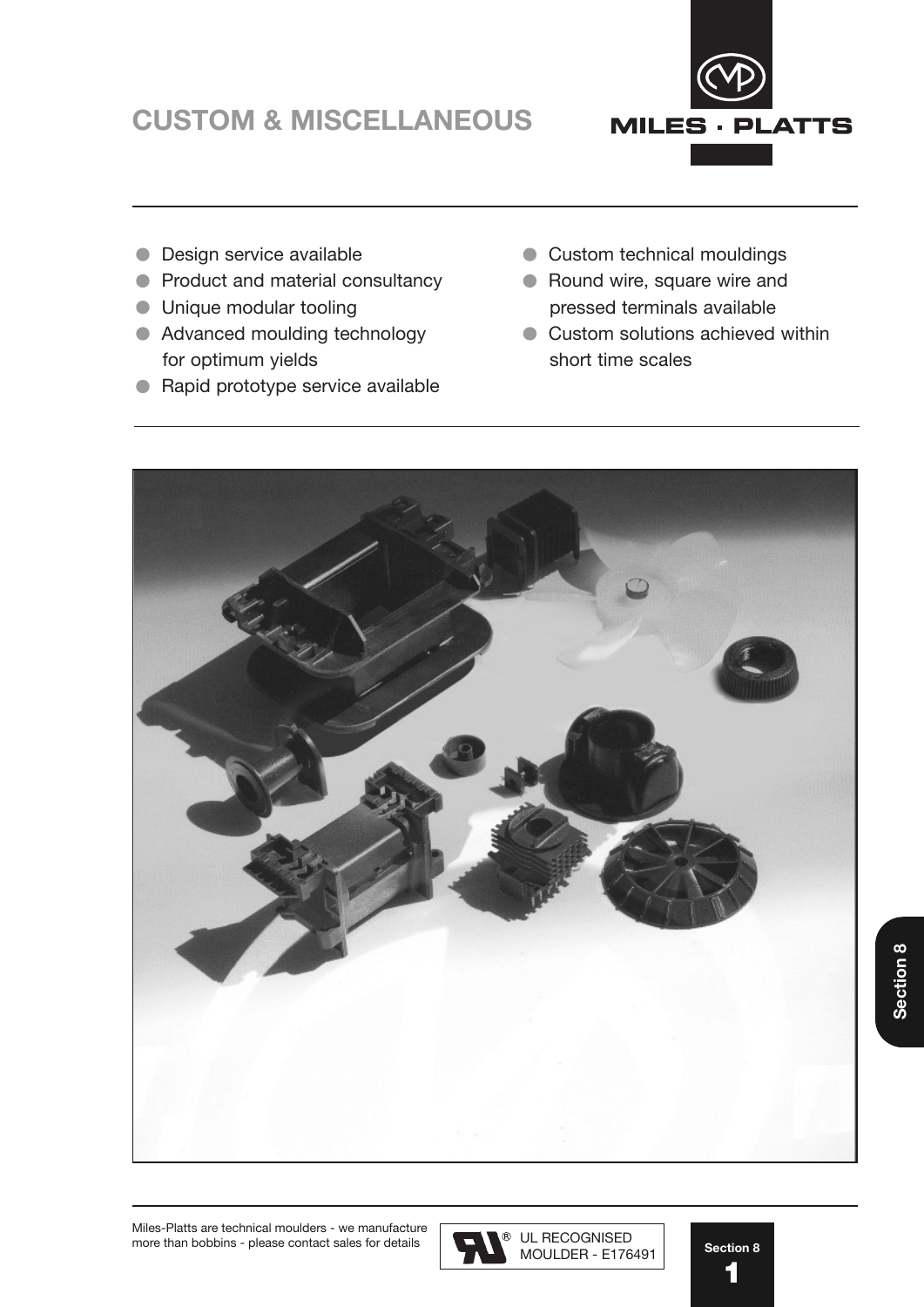

## **GAS IGNITION - 3 CHAMBER Ø9.0 BORE**















 $\phi$ 9.0







2 Parts Connected

Standard materials: Nylon 66 glass reinforced Dimensions in millimetres

For further technical information please contact sales  $\sqrt{\phantom{a}}\phantom{a}$ Tel: +44 (0) 116 264 3850 Fax: +44 (0) 116 264 3851  $\Box$ Email: enquiries@milesplatts.co.uk and a please refer to website for the set of to website for details. Web: www.milesplatts.co.uk



**MOULDER - E176491** 

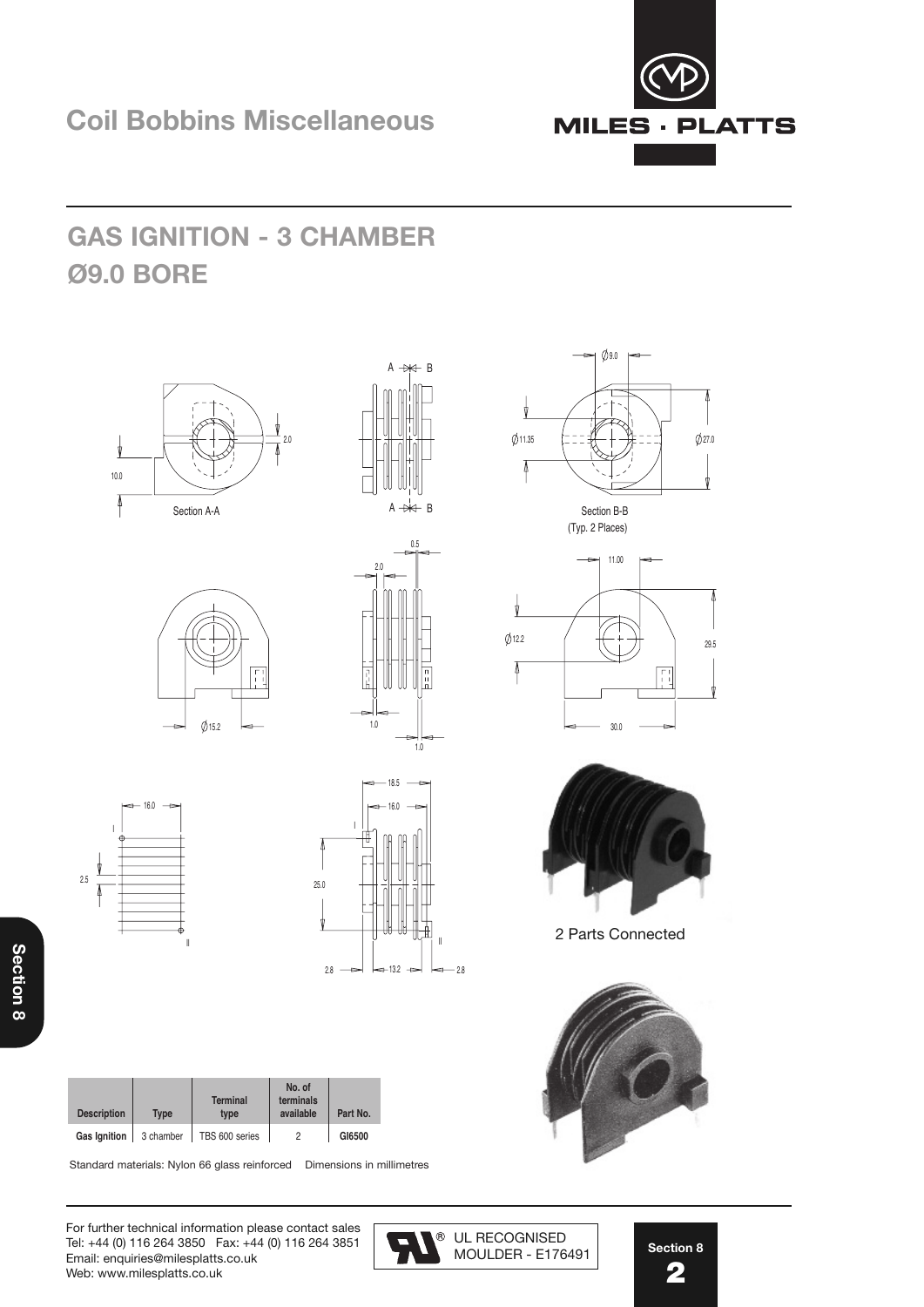## GAS IGNITION - 4 CHAMBER **Ø9.0 BORE**



**Gas Ignition** 4 chamber TBS 600 series 2 **No. of**  $\overline{a}$ 

Standard materials: Nylon 66 glass reinforced Dimensions in millimetres



 $0.0$ 





3 Parts Connected





UL RECOGNISED MOULDER - E176491

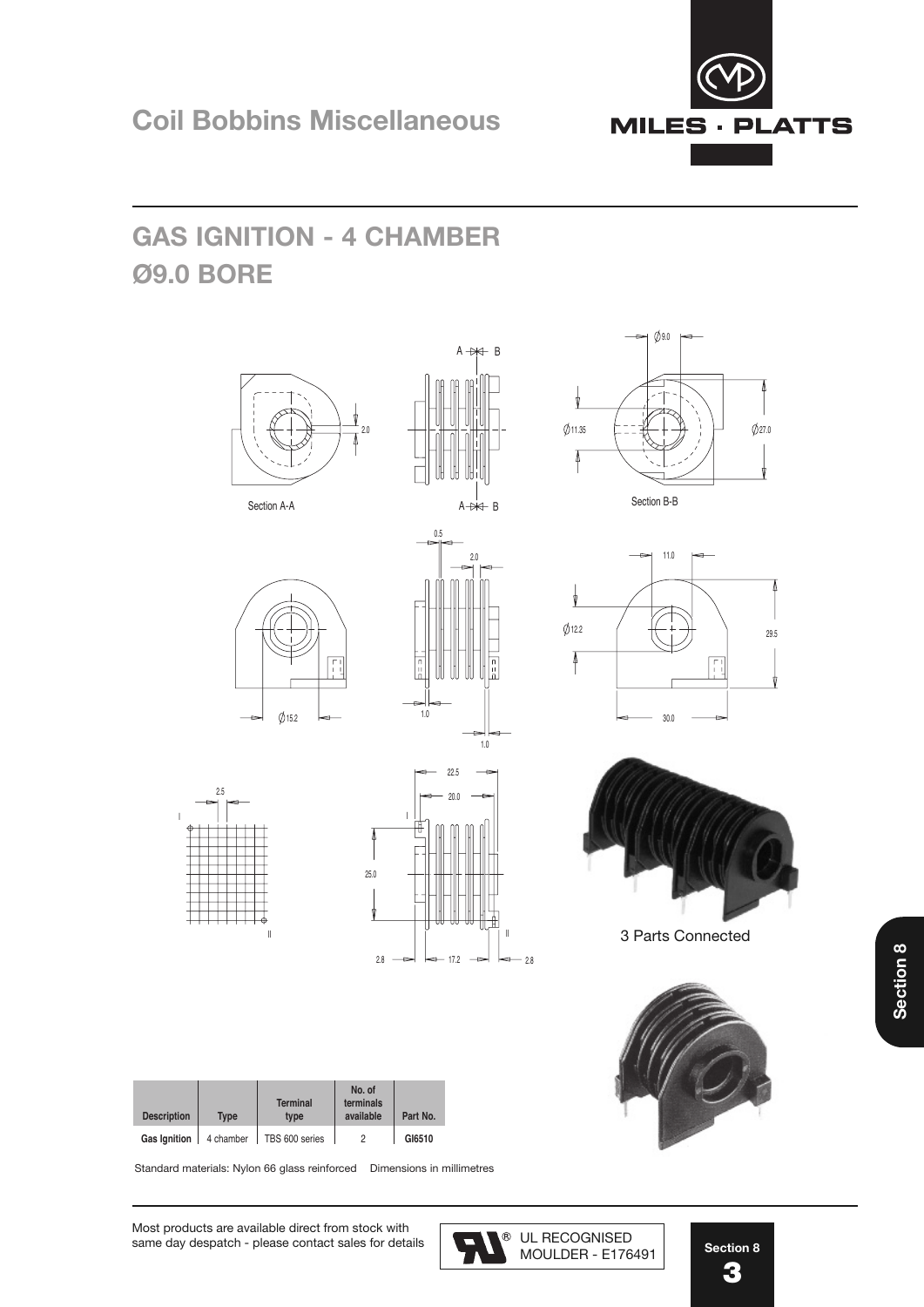

# **GAS IGNITION - 3 CHAMBER GAS IGNITION - 3 CHAMBER O11.0 BORE Ø9.0 BORE**















| <b>Description</b> | Type      | <b>Terminal</b><br>type | No. of<br>terminals<br>available | Part No. |
|--------------------|-----------|-------------------------|----------------------------------|----------|
| Gas Ignition       | 3 chamber | TBS 600 Series          |                                  | GI4700   |

Standard materials: Nylon 66 glass reinforced Dimensions in millimetres

For further technical information please contact sales Tel: +44 (0) 116 264 3850 Fax: +44 (0) 116 264 3851 Email: enquiries@milesplatts.co.uk Web: www.milesplatts.co.uk

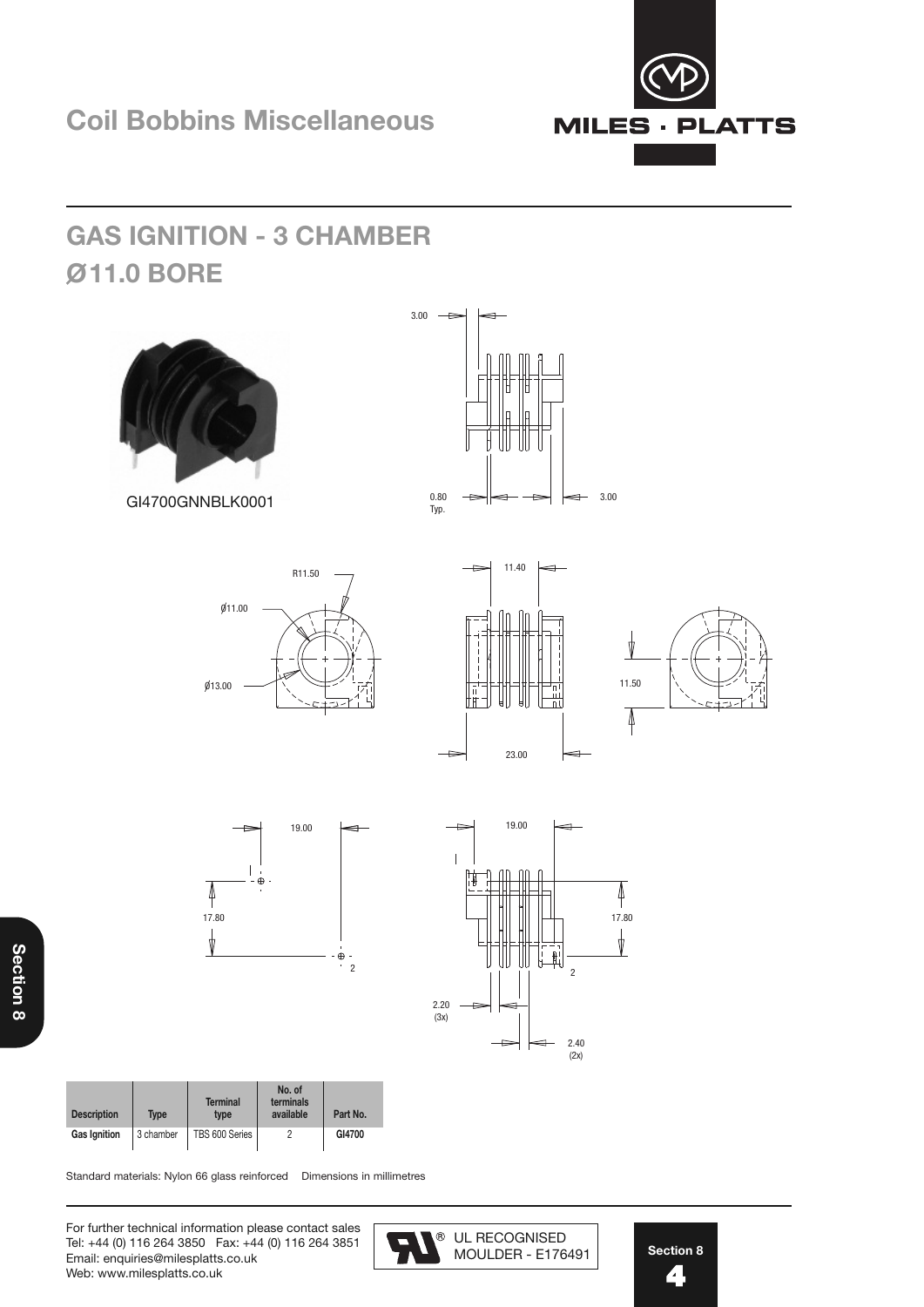

Standard materials: Nylon 66 glass reinforced Dimensions in millimetres

For further technical information please contact sales@milesplatts.co.uk or www.milesplatts.co.uk UL RECOGNISED  $R_{\text{R}}$ 

<sup>®</sup> UL RECOGNISED<br>MOULDER - E176491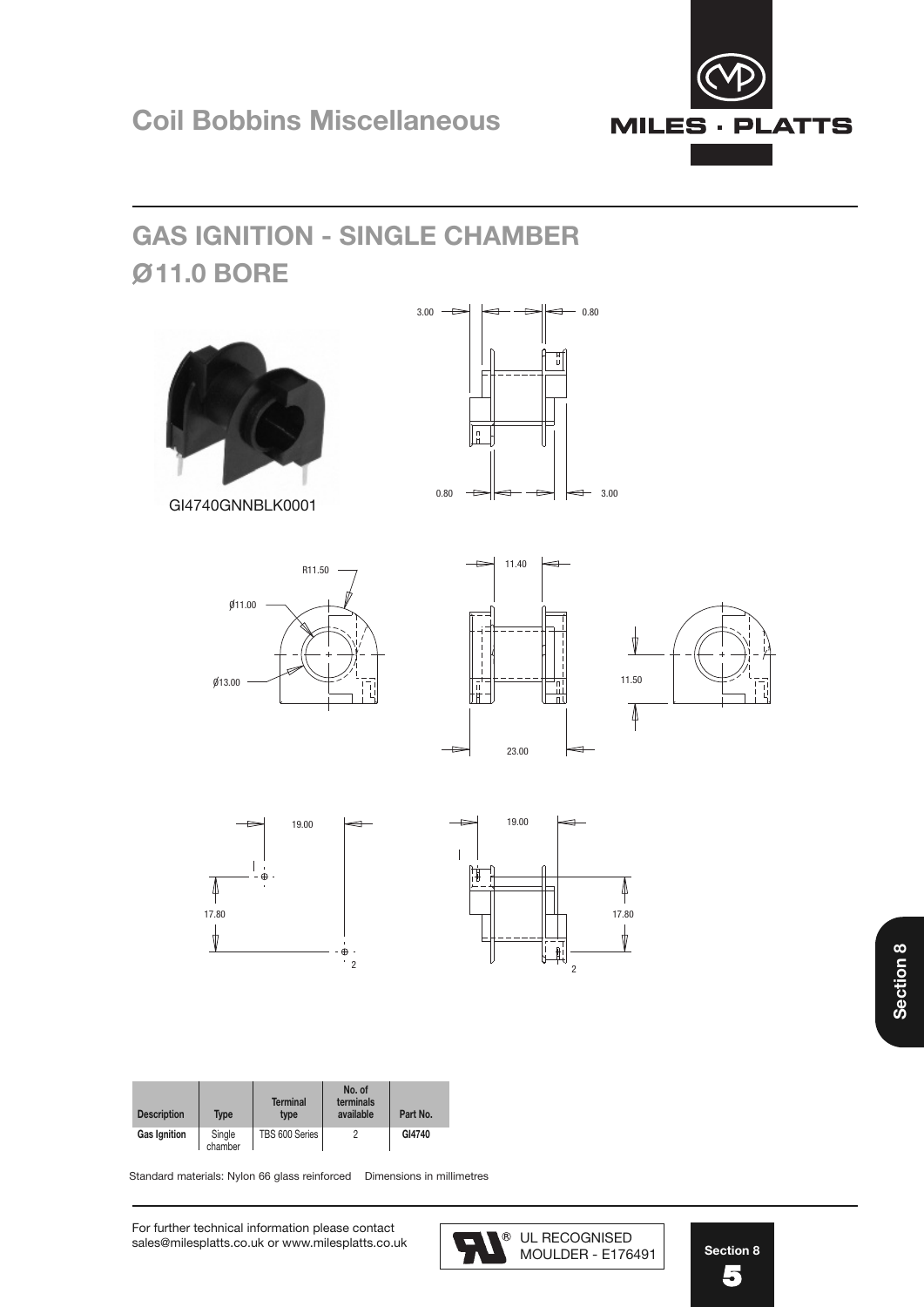### **Coil Bobbins Miscellaneous**





#### **SOLENOID BOBBINS**

Miles-Platts hold particular expertise in the manufacture of solenoid bobbins for a variety of industries including automotive, medical, industrial, commercial & vending.

As each bobbin is customer specific and designed specifically for the individual application it is not possible to show all of the products here.



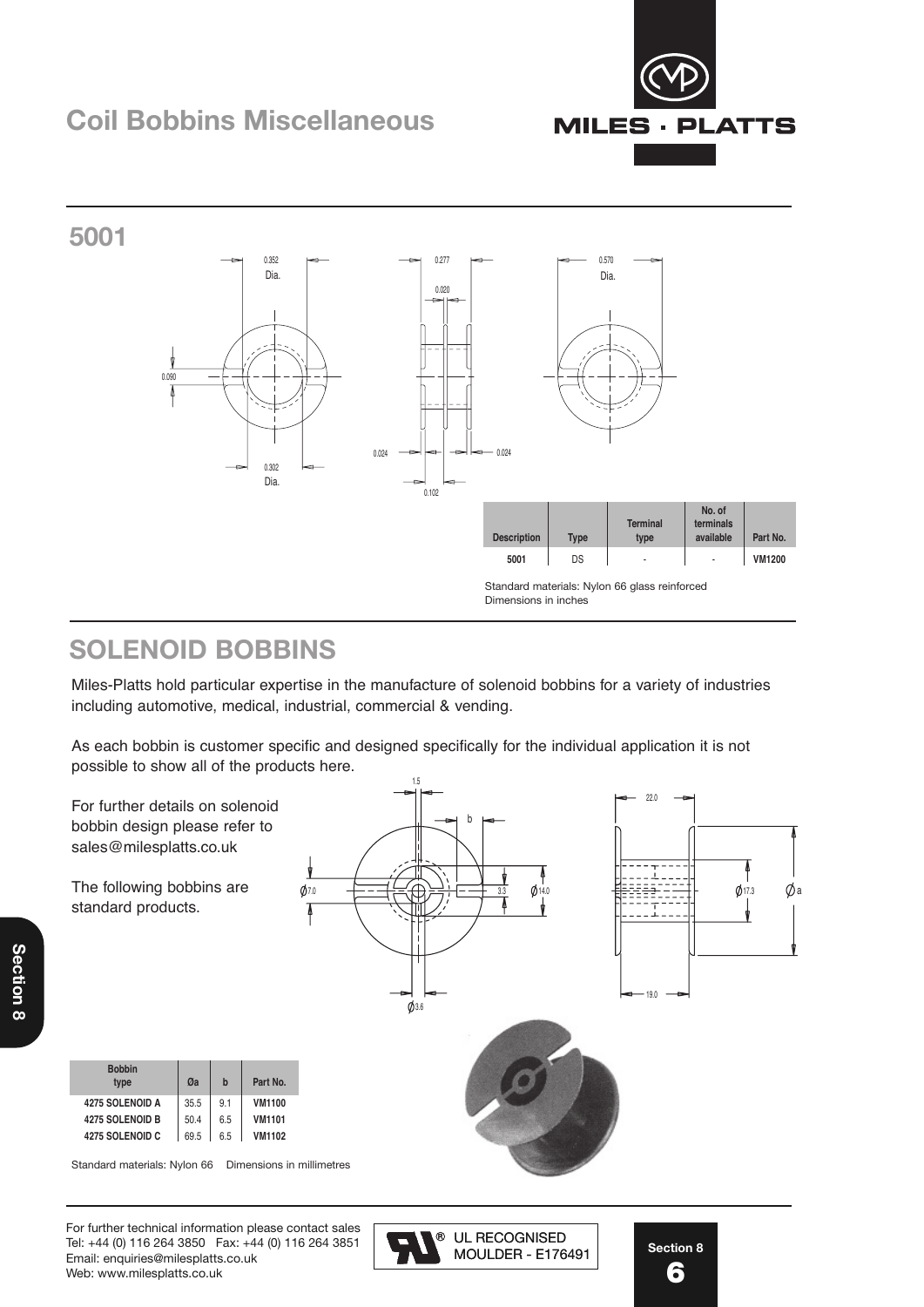

### **Coil Bobbins Miscellaneous**

**FANS**



| <b>Description</b> | Bore Dia, A | Part No.      |
|--------------------|-------------|---------------|
| Fan                | 3.5         | VM4610        |
| Fan                | 3.85        | <b>VM4620</b> |
| Fan                | 47          | VM4630        |
| Fan                | 4.5         | <b>VM4640</b> |

Standard materials: Nylon 66 Dimensions in millimetres

Miles Platts terminals & wire pins are lead-free - all polymers meet the REACH and RoHS directive (2002/95/EC). Please refer to www.milesplatts.co.uk for details.



**Section 8 7** 5

14.9